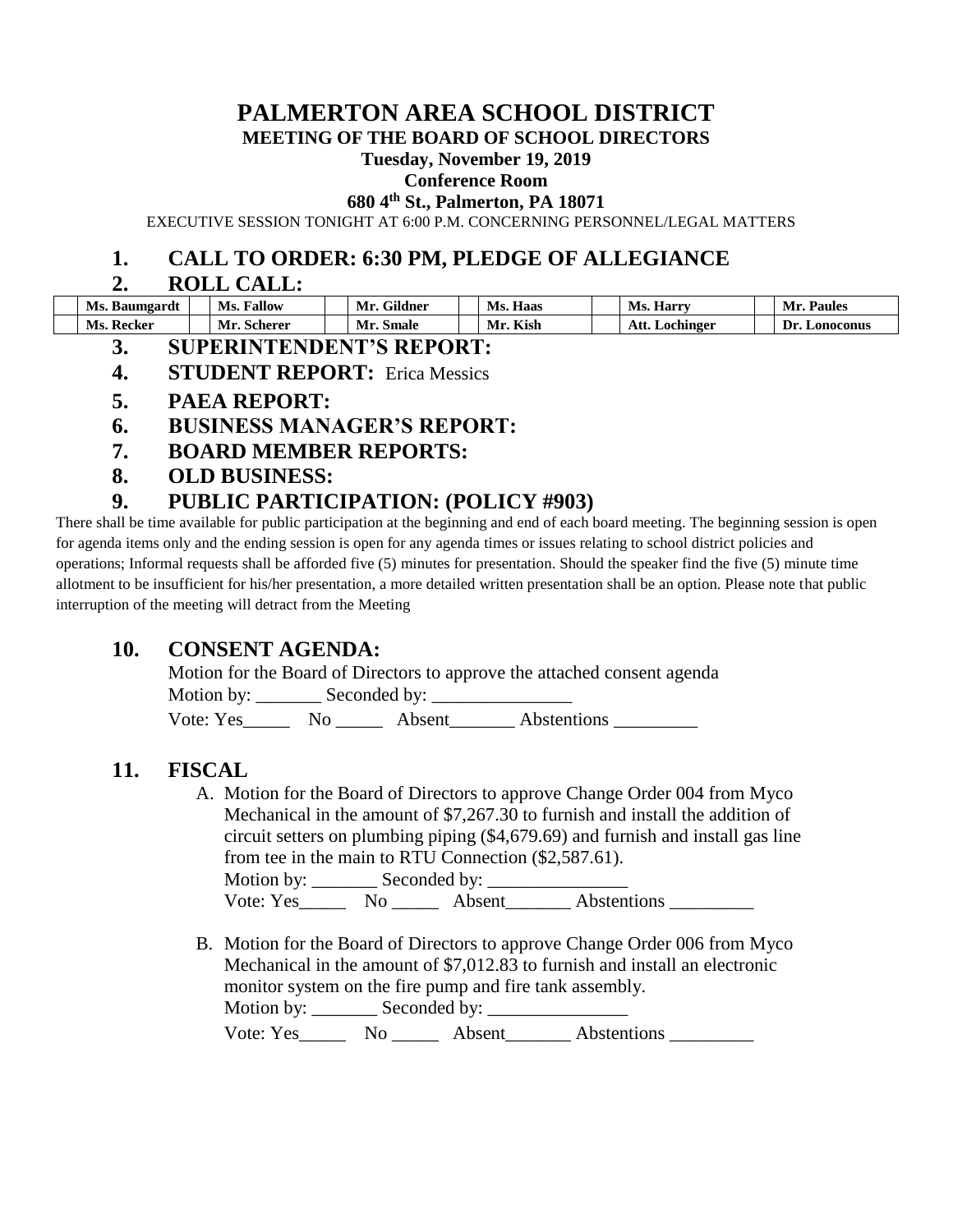C. Motion for the Board of Directors to authorize Keystone Consulting Engineers to design specifications and bid the 10,000-gallon heating oil tank at Towamensing Elementary School. Motion by: \_\_\_\_\_\_\_ Seconded by: \_\_\_\_\_\_\_\_\_\_\_\_\_\_\_

Vote:  $Yes$  No Absent Abstentions

- D. Motion for the Board of Directors to authorize Keystone Consulting Engineers to design the High School Window replacement project. Motion by: \_\_\_\_\_\_\_ Seconded by: \_\_\_\_\_\_\_\_\_\_\_\_\_\_\_ Vote:  $Yes$  No Absent Abstentions
- E. Motion for the Board of Directors to authorize Keystone Consulting Engineers to design the Palmer Security Project and interior renovations. Motion by: \_\_\_\_\_\_\_ Seconded by: \_\_\_\_\_\_\_\_\_\_\_\_\_\_\_ Vote: Yes\_\_\_\_\_\_\_\_\_ No \_\_\_\_\_\_\_\_\_ Absent\_\_\_\_\_\_\_\_\_ Abstentions
- F. Motion for the Board of Directors to approve Budget Transfers. (Enclosure) Motion by: Seconded by: Vote: Yes\_\_\_\_\_\_\_ No \_\_\_\_\_\_\_ Absent\_\_\_\_\_\_\_\_ Abstentions \_\_\_\_\_\_\_\_\_
- G. Motion for the Board of Directors to approve the security agreement between Palmerton Area School District and KRE Security LLC, for the amount of \$155,280 prorated for 2019-2020 school year (approved 2-year proposal on 10/15/2019). Motion by: \_\_\_\_\_\_\_ Seconded by: \_\_\_\_\_\_\_\_\_\_\_\_\_\_\_ Vote: Yes No Absent Abstentions

### **12. OTHER:**

A. Motion for the Board of Directors to accept the first reading of Policy 709.1, Use of Metal Detectors at School Facilities. (Enclosure) Motion by: \_\_\_\_\_\_\_\_\_ Seconded by: \_\_\_\_\_\_\_\_

Vote: Yes\_\_\_\_\_\_\_ No \_\_\_\_\_\_\_ Absent\_\_\_\_\_\_\_\_ Abstentions \_\_\_\_\_\_\_\_\_\_\_

- B. Motion for the Board of Directors to approve the three-year contract with the Palmerton Area Education Association, effective July 1, 2020 through June 30, 2023. Motion by: Seconded by: Vote: Yes\_\_\_\_\_\_\_ No \_\_\_\_\_\_\_ Absent\_\_\_\_\_\_\_\_ Abstentions \_\_\_\_\_\_\_\_\_\_
- C. Approve a forty-day sick day extension, as per the PAESPA contract, for employee #416.

### **13. INFORMATION ITEMS:** (Enclosures)

- A. Student Enrollment October 31, 2019
- B. LCCC Meeting Minutes, October 3, 2019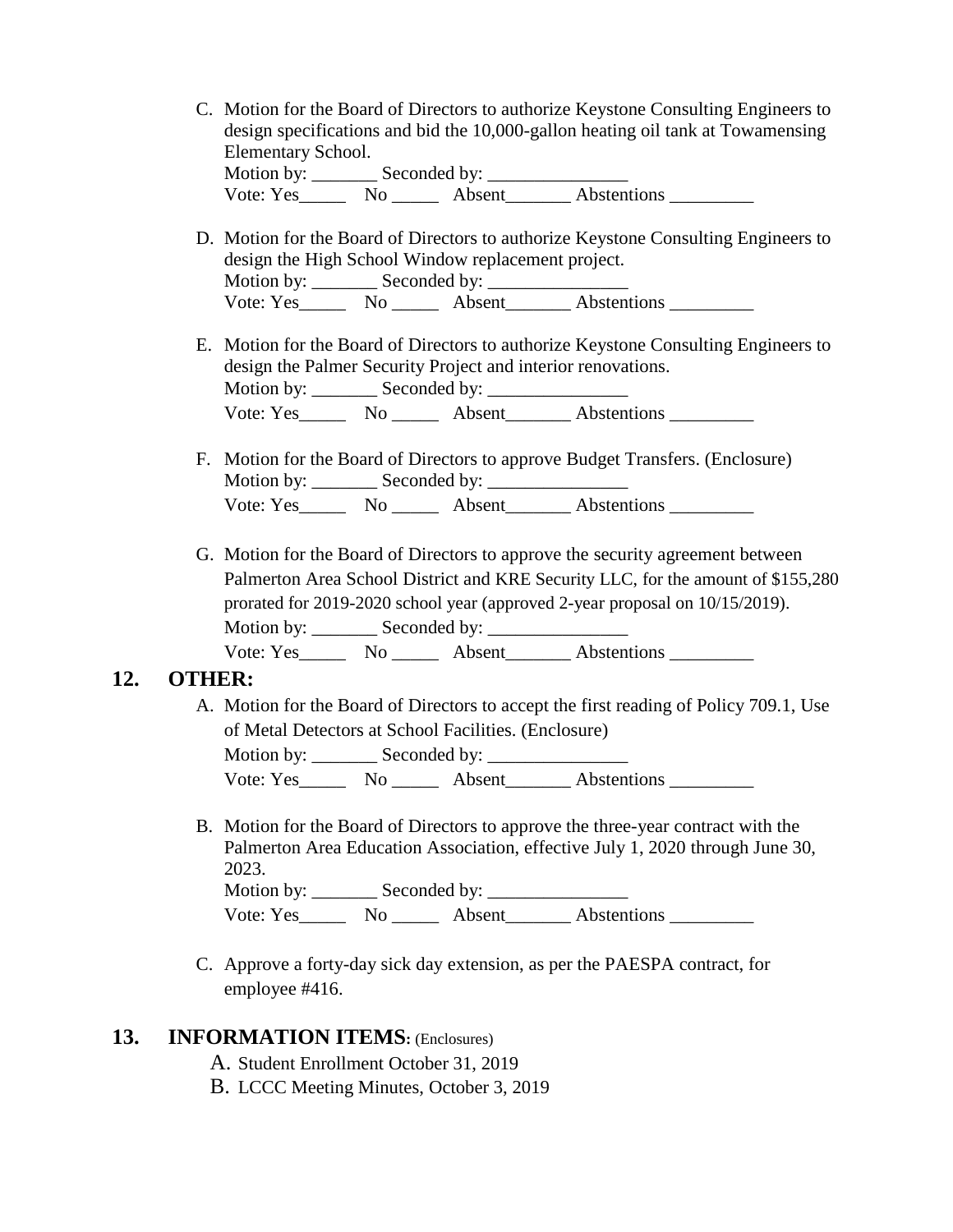- C. LCCC President's Desk, November 2019
- D. Board Summary

# **14. PUBLIC PARTICIPATION:**

# **15. FOR THE GOOD OF THE ORDER:**

### **16. ADJOURNMENT:**

 Motion by: \_\_\_\_\_\_ Seconded by: \_\_\_\_\_\_\_\_\_\_\_\_\_\_\_\_\_\_ Vote: Yes\_\_\_\_\_\_\_\_ No \_\_\_\_\_\_\_ Absent\_\_\_\_\_ Abstentions \_\_\_\_\_\_\_\_\_

# **PASD MEETING SCHEDULE:**

**Reorganization Meeting:** Tuesday, December 3, 2019 at 5:45 PM **BOE Meeting:** Tuesday, December 3, 2019, immediately following reorg.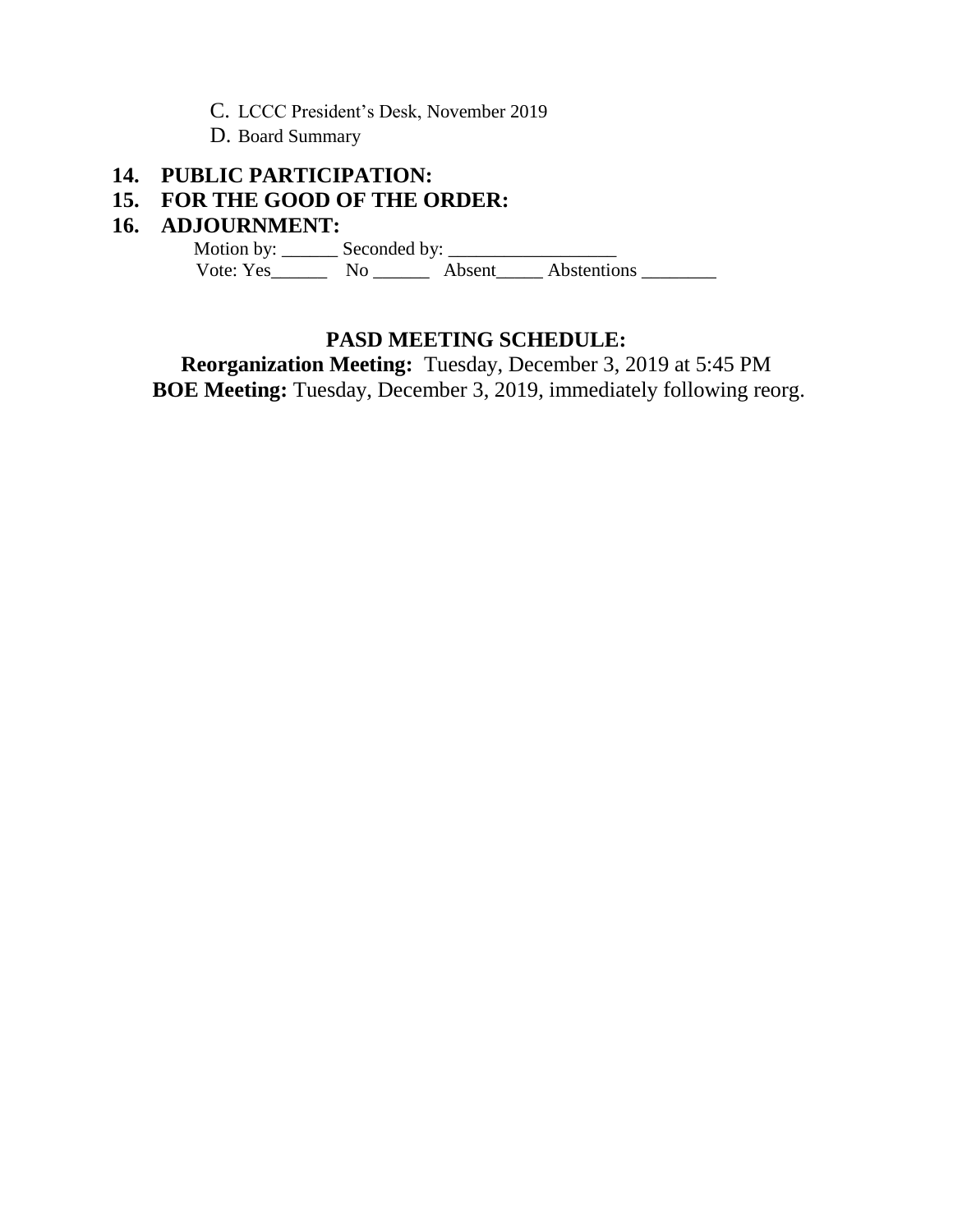# **PALMERTON AREA SCHOOL DISTRICT Consent Agenda**

### **Tuesday, November 19, 2019**

# **1. MEETING MINUTES:** (Enclosure 1)

 Approve the Board Minutes from October 15, 2019 and the November 5, 2019 minutes from the following committees: Comprehensive Plan, Curriculum, and Technology, Building and Grounds, and Policy.

# **2. APPROVAL OF FINANCIAL REPORTS FOR DISTRICT ACCOUNTS:**

Approve the financial reports listed below:

- A. TREASURER'S REPORT (Enclosure 2)
- B. ACCOUNTS PAYABLE (Enclosure 3)

# **3. PERSONNEL:**

A. Approve the attached tuition reimbursement.

- B. Remove Katie Michael from the substitute list.
- C. Approve the attached additional bus drivers.

|             | D. Approve the following extracurricular positions for the 2019-2020 school year: |         |
|-------------|-----------------------------------------------------------------------------------|---------|
| Randi Freed | MS Assistant Track Coach                                                          | \$2,662 |
|             | Darris Rodrigues 1/2 Assistant Track Coach                                        | \$1,331 |
| Jim Hay     | Volunteer Girls' Basketball Coach                                                 |         |

- E. Approve Mary Herrmann as an IA at the rate of \$15.35/hour, effective November 20, 2019.
- F. Approve Frank Cross as a part-time custodian at the rate of \$13.82/hour, effective November 20, 2019.
- G. Approve Brandylee Veanus as a Substitute Instructional Aide and Substitute Secretary, effective November 20, 2019, at a rate of \$10 per hour.
- H. Approve Miriam Cuddy as a K-6 Substitute Teacher, effective November 20, 2019, at a daily rate of \$110/day.
- I. Approve Earl Kocher as a substitute custodian, effective November 20, 2019.